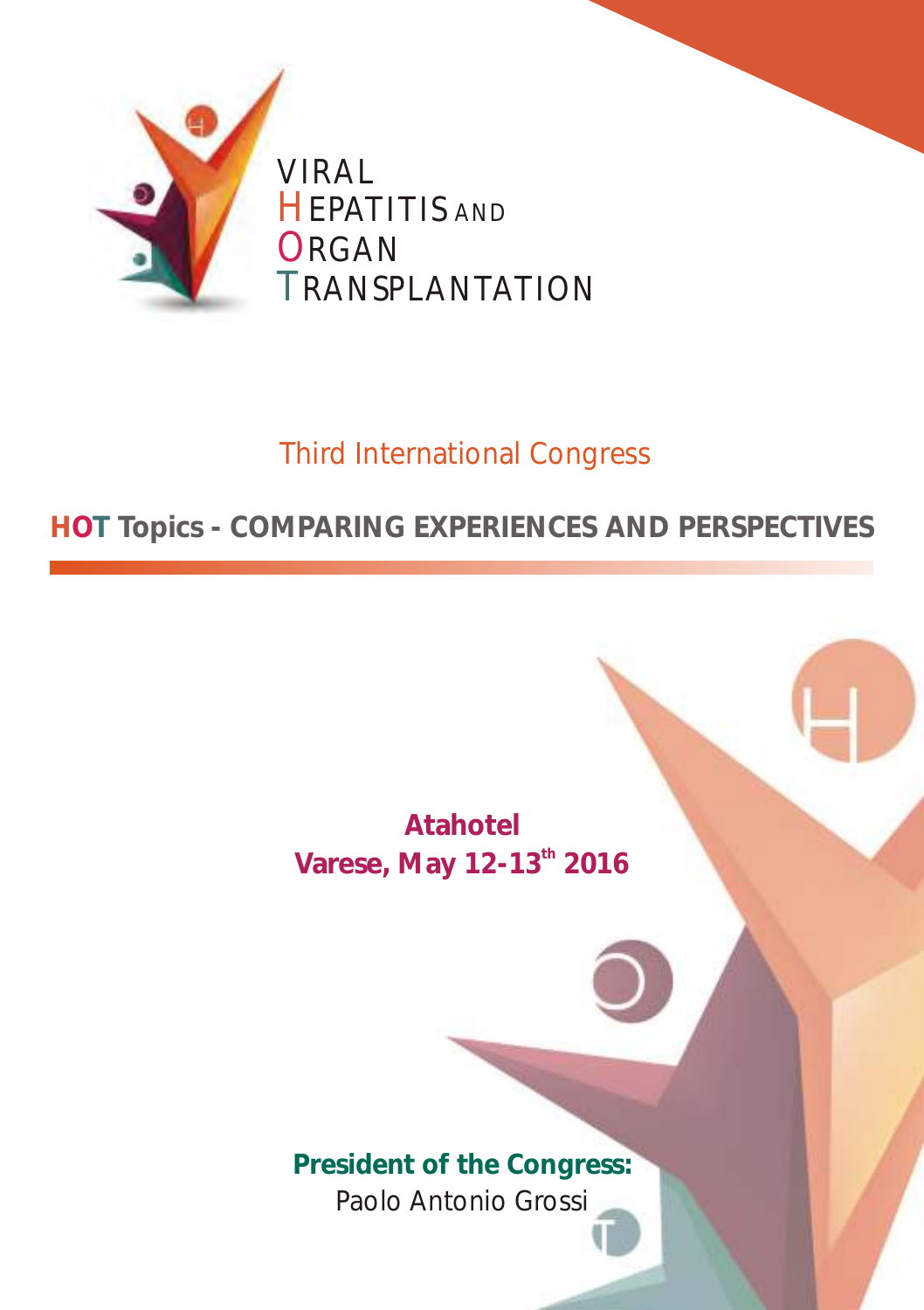#### **AUSPICES**



Società Italiana di Malattie Infettive e Tropicali SIMIT



Associazione Italiana per lo Studio del Fegato **AISF** 







Centro Nazionale Trapianti **CNT** 

### **Under the Aegis of**

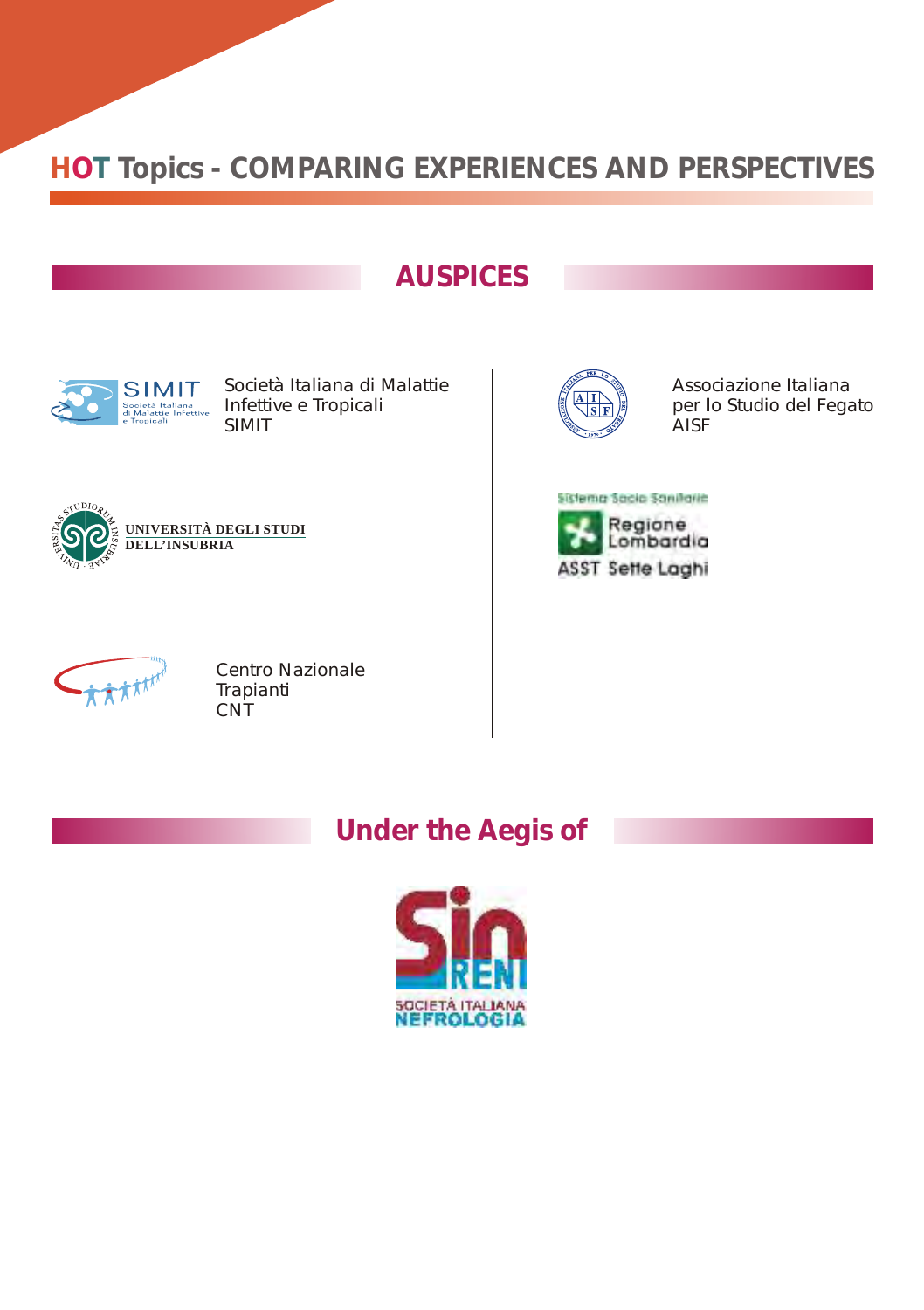

*The third edition of the International Congress on Viral Hepatitis and Organ Transplantation, this year renamed Hot Topics: Comparing Experiences and Perspectives, is intended as an exchange and update platform for all of the actors involved in the management of transplant candidates or recipients with Hepatitis B, C, E and (or) HIV infection.* 

*For two days, the most prominent national and international experts will be confronting themselves over the most relevant and debated Hot Topics. The multidisciplinary perspective, as well as the broadly employed discussion format, will be favoring the definition of future strategies allowing to achieve results that were unimaginable in the recent past.* 

*The conference, organized under the auspices of the Italian National Transplant Center, the Higher Italian National Institute of Health (ISS), the University of Insubria, and the major National Scientific Societies in the fields of hepatology and organ transplantation, will be hosting the major national and international experts, surgeons and clinicians coming from the main Italian transplant centers.* 

> *President of the Congress* **Paolo Antonio Grossi**

a

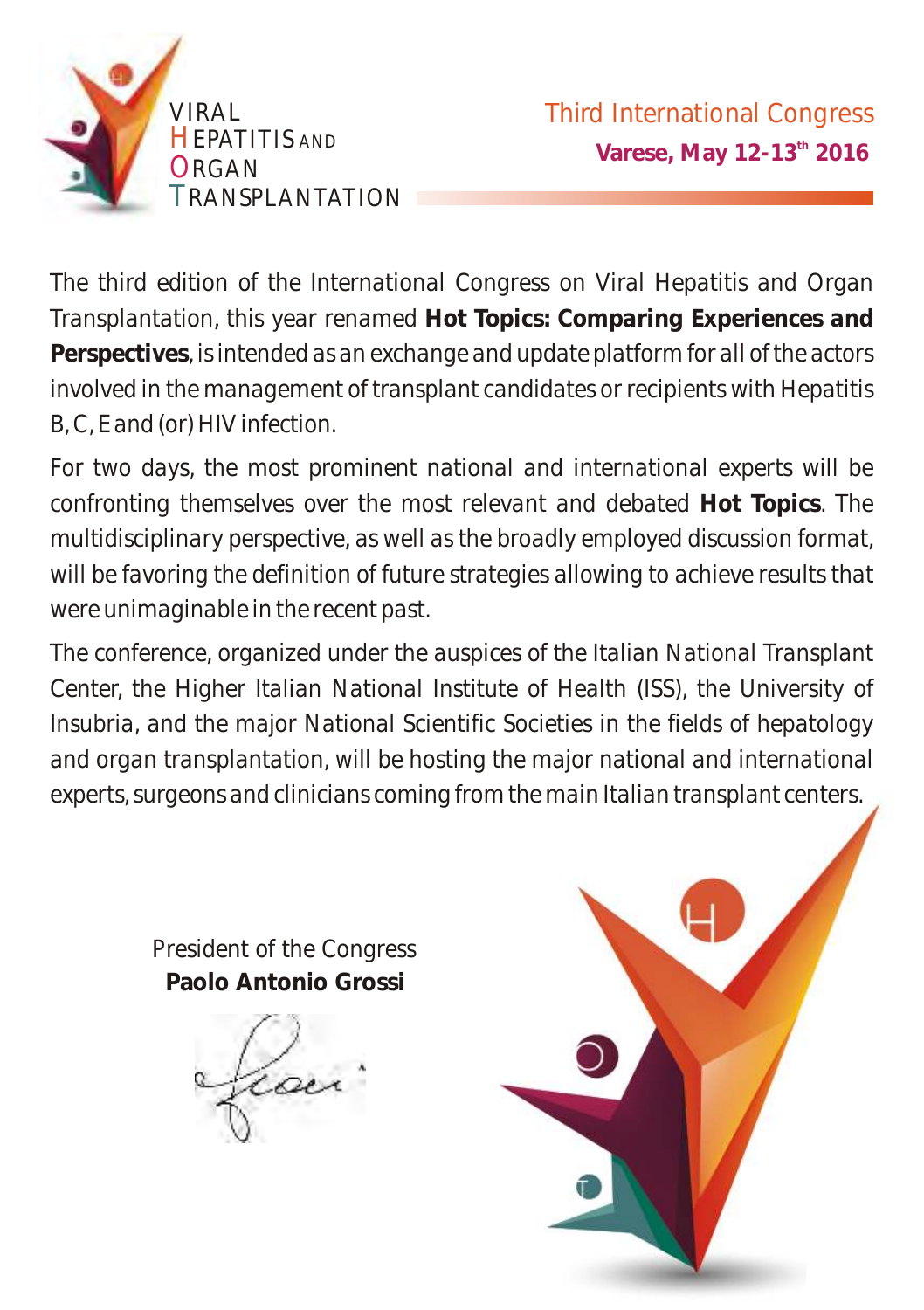|  |                     | Thursday, May 12 <sup>th</sup> 2016                                                                                                                                                                        |
|--|---------------------|------------------------------------------------------------------------------------------------------------------------------------------------------------------------------------------------------------|
|  |                     | 09.30-10.00 Introduction. New antiviral therapies for HCV infection<br>in solid organ transplantation: the perspective of the<br>national Italian Transplant Center (CNT)<br>Alessandro Nanni Costa (Rome) |
|  | TOPIC 1 10.00-10.30 | Italian and European guidelines for the reduction<br>of HIV, HCV and HBV infection transmission<br>Paolo Antonio Grossi (Varese)                                                                           |
|  | 10.30-11.00         | Real-life applications of the Public Health System<br>guidelines<br>Jay Fishman (Boston)                                                                                                                   |
|  | 11.00-11.30         | Expert-driven discussion<br>Salvatore Agnes (Rome), Patrizia Burra (Padua),<br>Mike Ison (Chicago), Antonio Daniele Pinna (Bologna),<br>Giorgio E. Rossi (Milan)                                           |
|  | TOPIC 2 11.30-12.00 | Liver transplantation in HIV infected patients:<br>new perspectives on HCV prevention and relapse<br>John Fung (Cleveland)                                                                                 |
|  |                     | 12.00-12.30 Expert-driven discussion<br>Fabrizio Di Benedetto (Modena),<br>Cristina Morelli (Bologna), Enrico Regalia (Milan),<br>Umberto Baccarani (Udine), Marcello Tavio (Ancon)                        |
|  | TOPIC 3 12.30-13.00 | Liver transplantation from HBV infected donors<br>Patrizia Burra (Padua)                                                                                                                                   |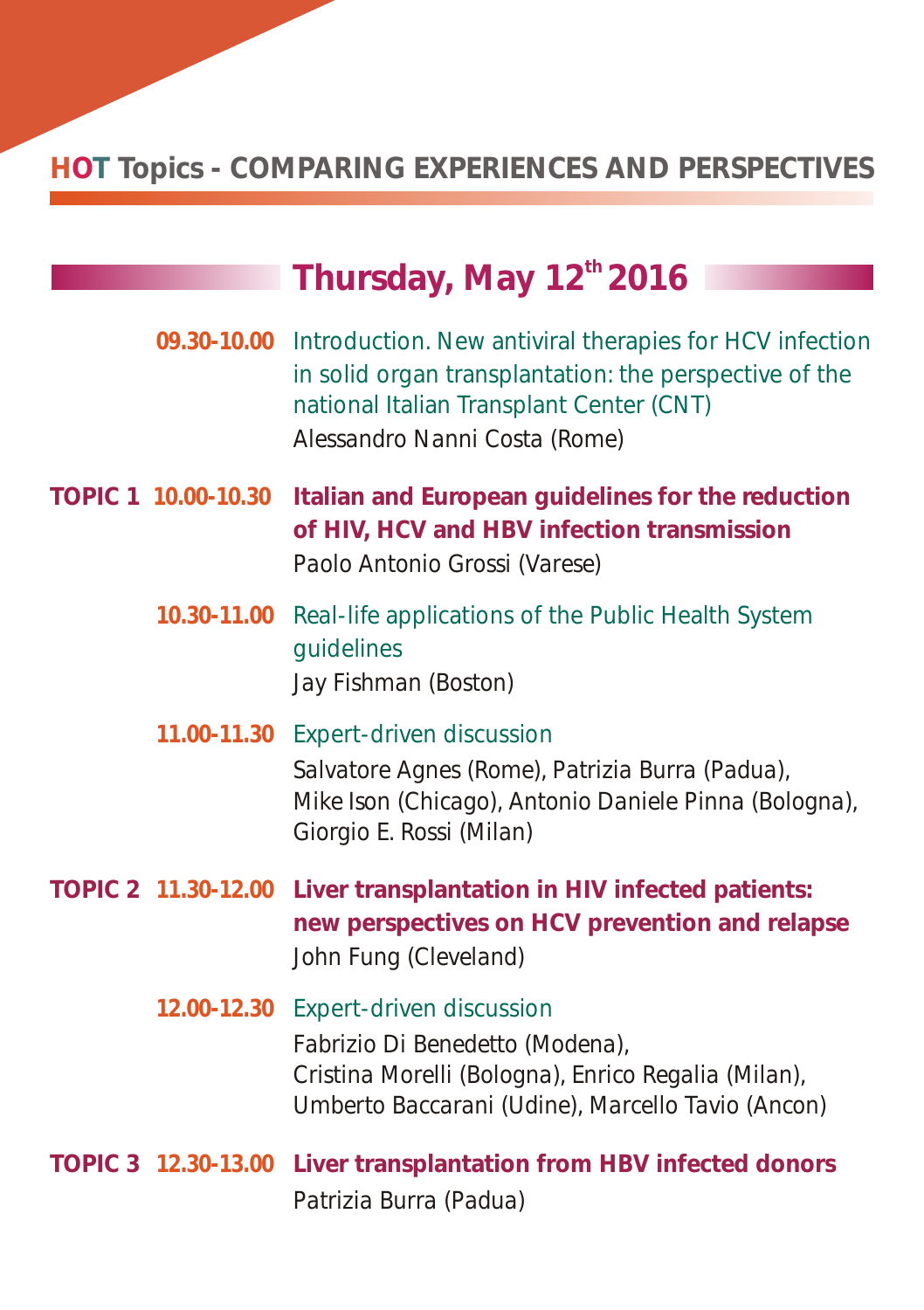

**13.00-13.30** Expert-driven discussion *Pietro Andreone (Bologna), Alfonso Avolio (Rome), Luciano De Carlis (Milan), Giovanni Vizzini (ISMETT, Palermo)*

*LUNCH*

- *Didier Samuel (Parigi)* **10PIC 4 14.30-15.00 HBV relapse prevention following liver transplantation**
	- *Maurizia Brunetto (Pisa), Lucio Caccamo (Milan), Pierluigi Toniutto (Udine), Giovanni Battista Gaeta (Naples)* **15.00-15.30** Expert-driven discussion
	- **15.30-16.00** Year in review: new drugs for HCV treatment *Xavier Forns (Barcelona)*
	- **16.00-16.30** How to handle therapeutic failure with the new drugs for HCV treatment? *Norah Terrault (San Francisco)*

**16.30-17.00** Expert-driven discussion *Andrea Antinori (Rome), Massimo Siciliano (Rome), Francesca Ceccherini-Silberstein (Rome), Teresa Santantonio (Foggia)*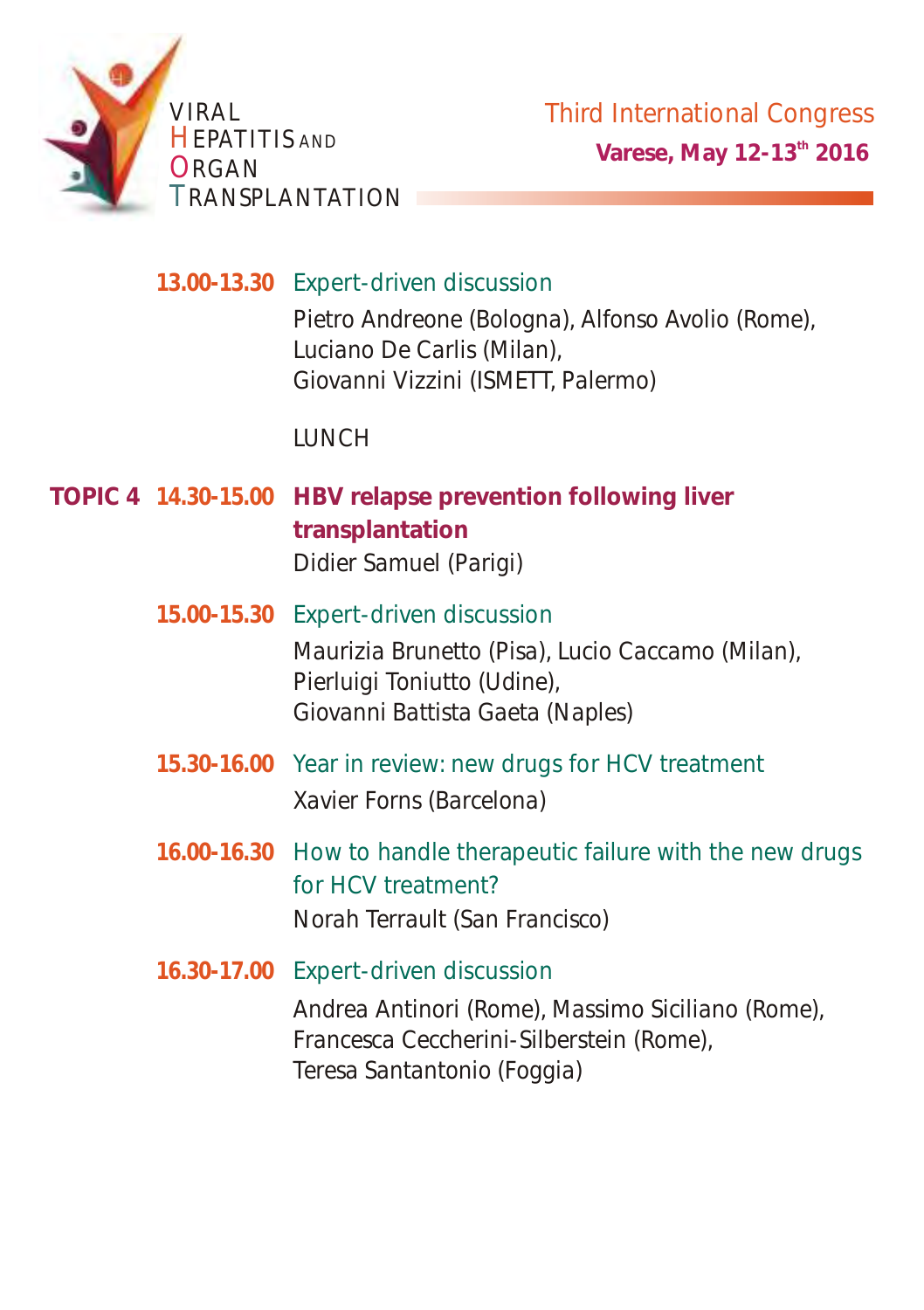|                |             | Friday, May 13 <sup>th</sup> 2016                                                                                                                                             |
|----------------|-------------|-------------------------------------------------------------------------------------------------------------------------------------------------------------------------------|
|                |             |                                                                                                                                                                               |
| <b>TOPIC 5</b> |             | Liver transplantation in HCV infected patient                                                                                                                                 |
|                |             | 09.30-10.00 Year in review: new HCV therapies in solid organ<br>transplantation<br>Greg Everson (Denver)                                                                      |
|                |             | 10.00-10.30 The Italian experience                                                                                                                                            |
|                |             | Pierluigi Toniutto (Udine)                                                                                                                                                    |
|                |             | 10.30-11.15 Expert-driven discussion<br>Luca Belli (Milan), Umberto Cillo (Padua),<br>Pierluigi Toniutto (Udine), Mario Rizzetto (Turin),<br>Riccardo Volpes (ISMETT Palermo) |
|                |             | TOPIC 6 11.15-11.45 Liver transplantation from HCV infected donors<br>Ivo Graziadei (Innsbruck)                                                                               |
|                | 11.45-12.15 | Expert-driven discussion<br>Paolo De Simone (Pisa), Giuseppe Ippolito (Rome),<br>Antonio Daniele Pinna (Bologna),<br>Mauro Salizzoni (Turin)                                  |
|                |             | TOPIC 7 12.15-12.45 Non-hepatic organ transplantation in HCV<br>infected patients<br>Paolo Antonio Grossi (Varese)                                                            |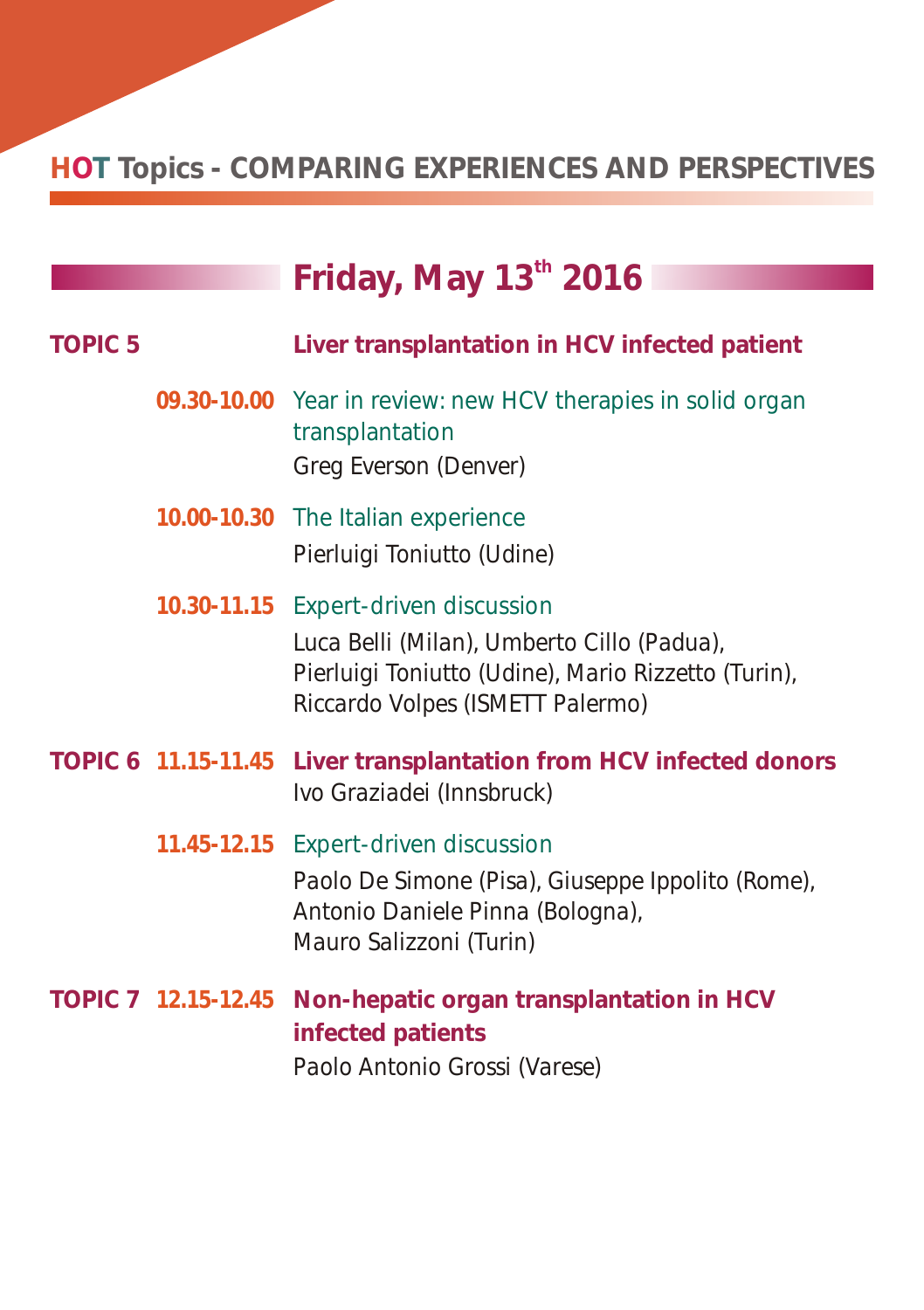

**12.45-13.15** Expert-driven discussion

*Roberto Fiocchi (Bergamo), Piergiorgio Messa (Milan), Lorenzo Minoli (Pavia), Patrizio Vitulo (ISMETT Palermo)* 

*LUNCH*

- *Pierluigi Toniutto (Udine)* **14.15-14.45 TOPIC 8 Non-hepatic organ transplantation in HBV infected patients** 
	- *Nicola Bossini (Brescia), Paolo Rigotti (Padua)* **14.45-15.15** Expert-driven discussion
- *Nassim Kamar (Toulouse)* **15.15-15.45 TOPIC 9 HEV infection following solid organ transplantation**
	- *Maria Capobianchi (Rome), Giuseppe Grandaliano (Foggia), Alessandro Zanetti (Milan)* **15.45-16.15** Expert-driven discussion
- *Camille Kotton (Boston)* **16.16.15-16.45** Hepatitis from other viral agents in the organ **transplant patient** 
	- *Ercole Concia (Verona), Paolo Antonio Grossi (Varese), Tiziana Lazzarotto (Bologna)*  **16.45-17.15** Expert-driven discussion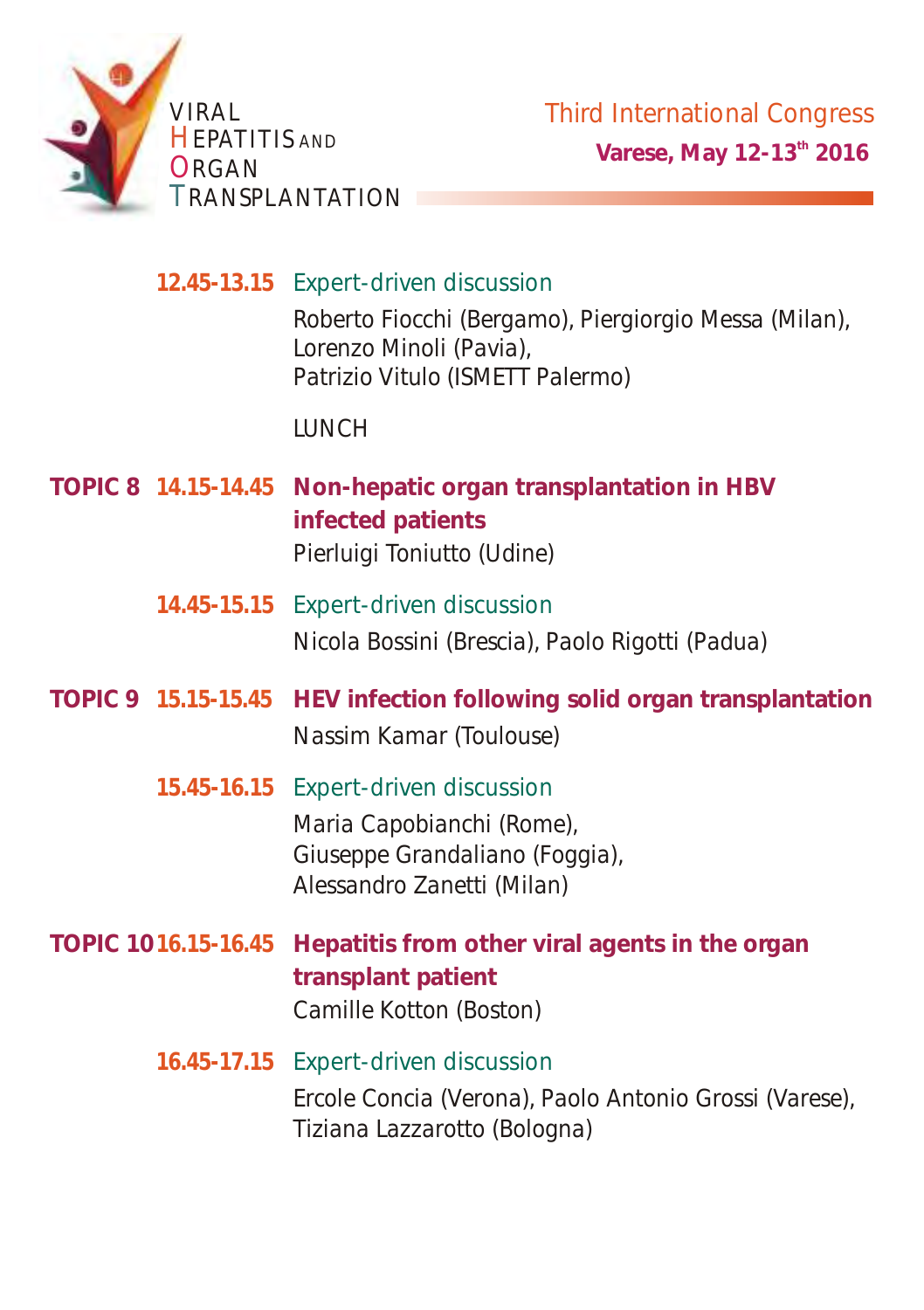

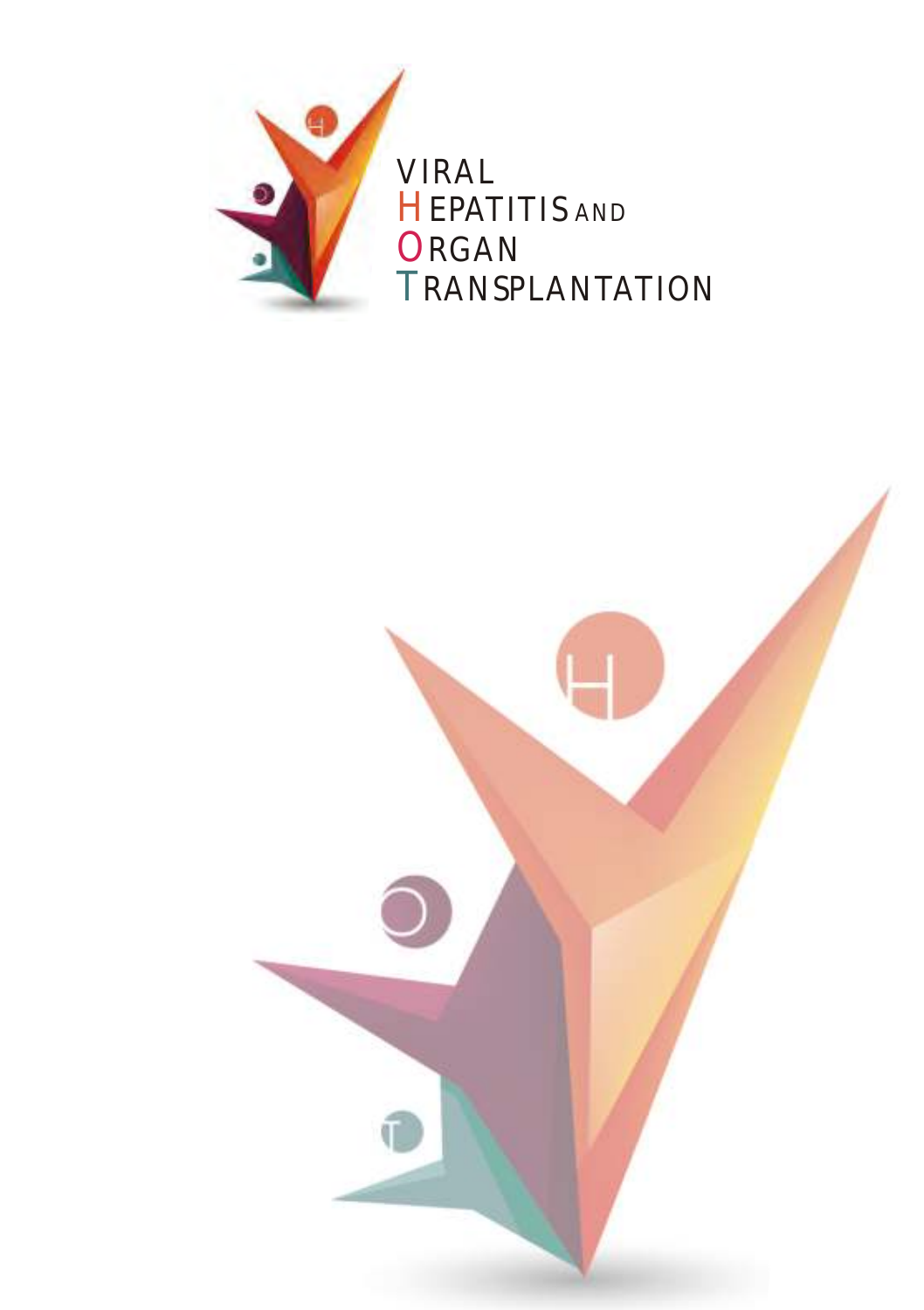#### **SPEAKERS AND DISCUSSANTS**

*Salvatore Agnes (Rome) Pietro Andreone (Bologna) Andrea Antinori (Rome) Alfonso Avolio (Rome) Luca Belli (Milan) Francesca Ceccherini-Silberstein (Rome) Umberto Cillo (Padua) Luciano De Carlis (Milan) Paolo De Simone (Pisa) Xavier Forns (Barcelona) Umberto Baccarani (Udine) Nicola Bossini (Brescia) Maurizia Brunetto (Pisa) Patrizia Burra (Padua) Lucio Caccamo (Milan) Maria Capobianchi (Rome) Ercole Concia (Verona) Alessandro Nanni Costa (Rome) Fabrizio Di Benedetto (Modena) Greg Everson (Denver) Roberto Fiocchi (Bergamo) Jay Fishman (Boston) John Fung (Cleveland) Giovanni Battista Gaeta (Naples) Giuseppe Grandaliano (Foggia) Ivo Graziadei (Innsbruck)*

*Paolo Antonio Grossi (Varese) Nassim Kamar (Toulouse) Camille Kotton (Boston) Tiziana Lazzarotto (Bologna) Piergiorgio Messa (Milan) Lorenzo Minoli (Pavia) Cristina Morelli (Bologna) Antonio Daniele Pinna (Bologna) Enrico Regalia (Milan) Paolo Rigotti (Padua) Giorgio E. Rossi (Milan) Didier Samuel (Parigi) Marcello Tavio (Ancon) Pierluigi Toniutto (Udine) Alessandro Zanetti (Milan) Giuseppe Ippolito (Rome) Mike Ison (Chicago) Mario Rizzetto (Turin) Mauro Salizzoni (Turin) Teresa Santantonio (Foggia) Massimo Siciliano (Rome) Norah Terrault (San Francisco) Patrizio Vitulo (Palermo) Giovanni Vizzini (Palermo) Riccardo Volpes (Palermo)*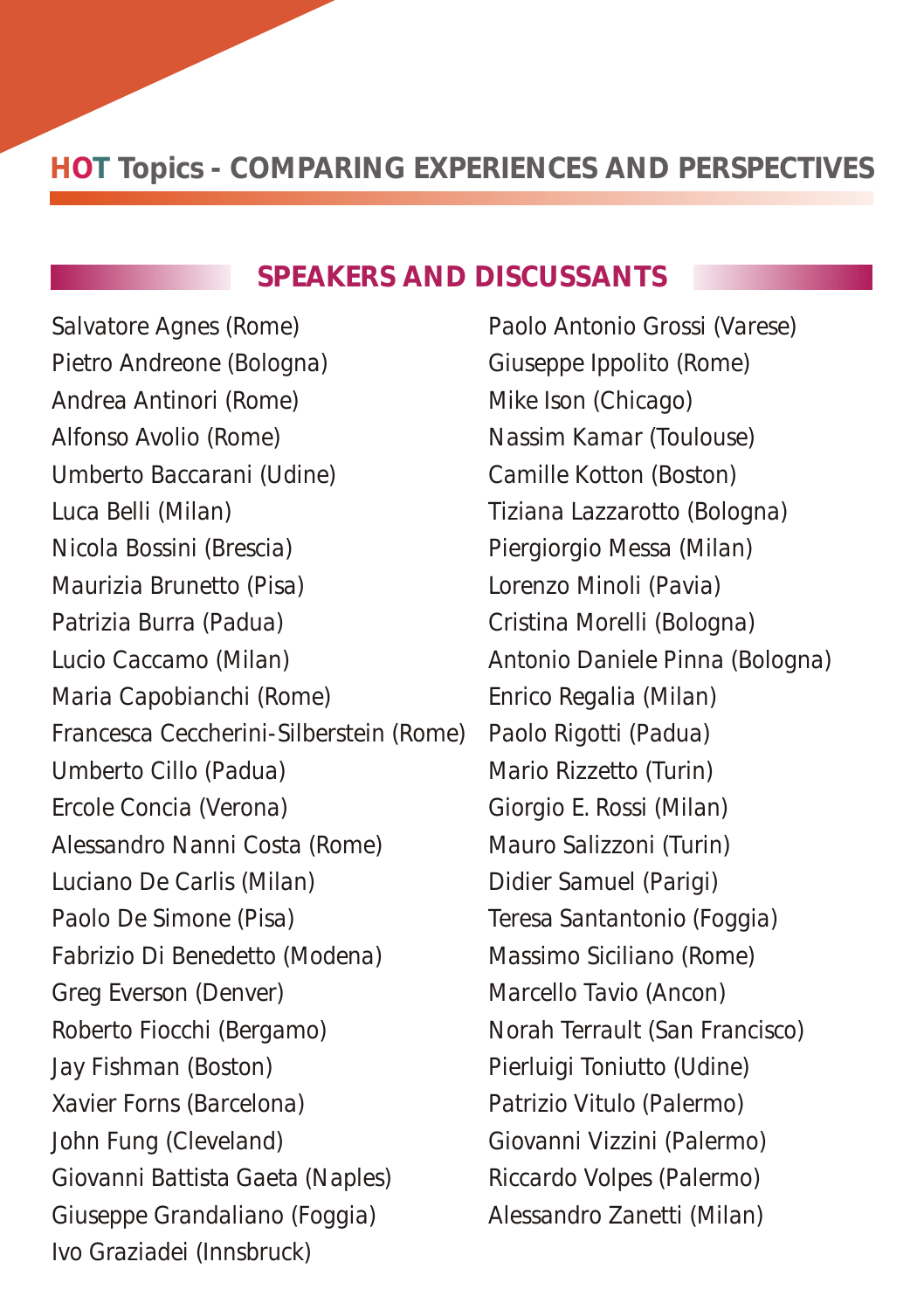

Third International Congress **Varese, May 12-13<sup>th</sup> 2016** 

**ACKNOWLEDGEMENTS With Unrestricted Educational Grants of:**















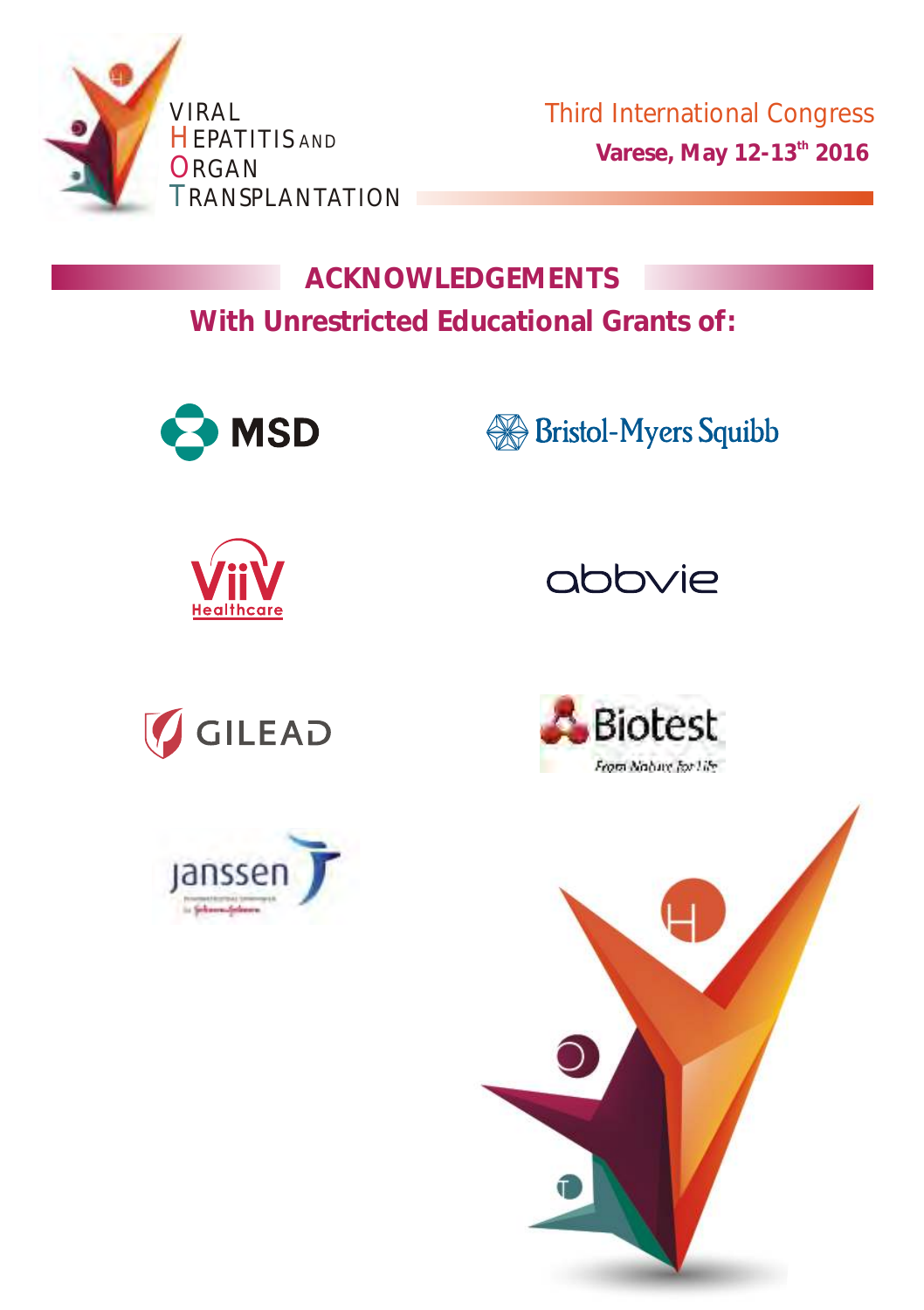**Congress Venue** Atahotel Varese Via Francesco Albani, 73, 21100 Varese Tel. +39.0332.466001

**Scientific Secreteriat** Patrizia Burra Paolo Antonio Grossi Giuseppe Ippolito

#### **Official Languages**

The official languages of the congress will be English and Italian. A simultaneous translation service will be offered.